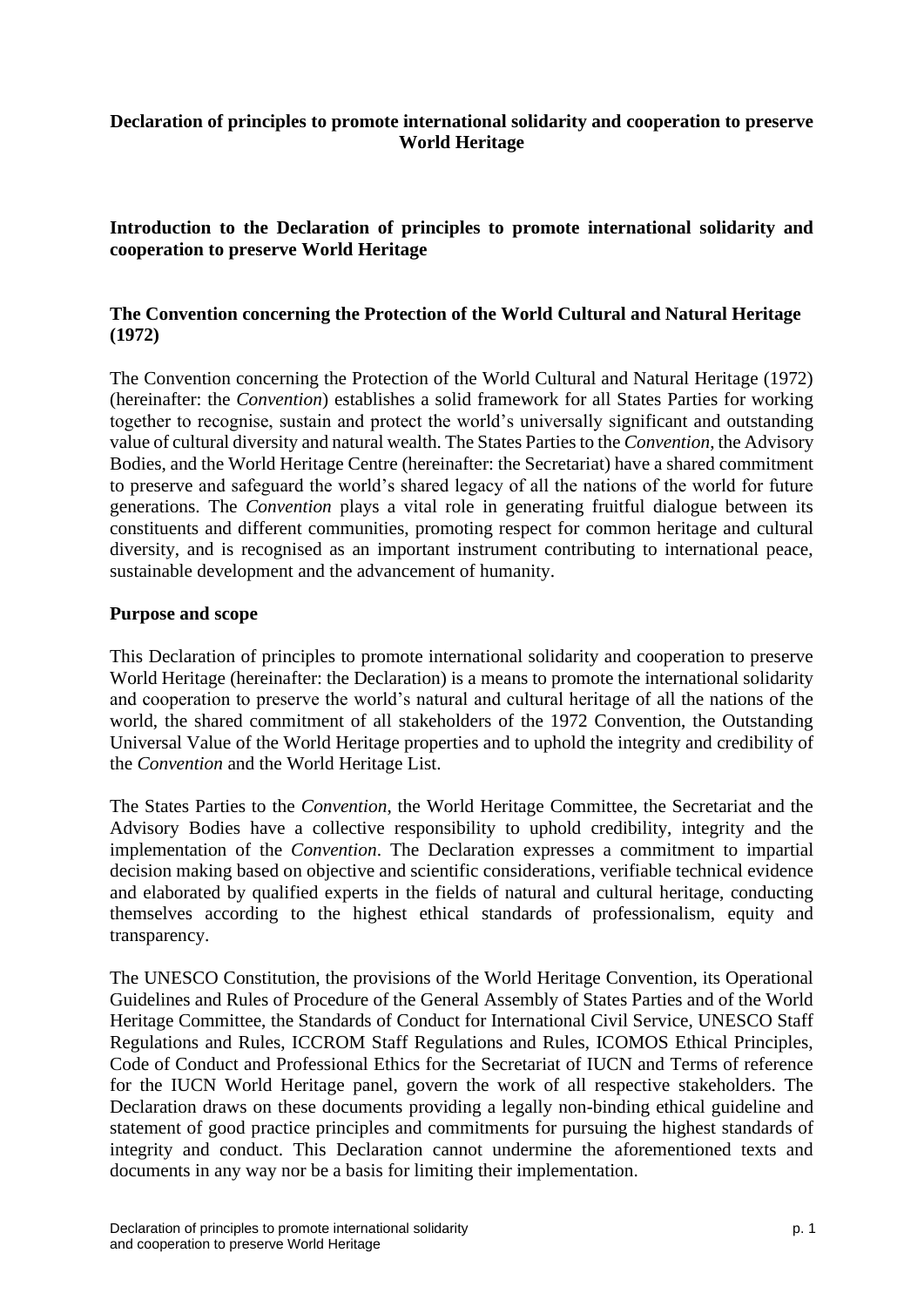# **Declaration of principles to promote international solidarity and cooperation to preserve World Heritage**

The States Parties to the World Heritage Convention meeting in General Assembly,

Emphasizing the collective responsibility of all stakeholders – States Parties, World Heritage Centre and the Advisory Bodies – to uphold the integrity and the credibility of the Convention and, as such, expecting all stakeholders to conduct themselves according to the highest ethical standards of professionalism, equity and transparency (Resolution **22 GA 10**),

Being mindful that the States Parties are responsible for the implementation of the Convention,

Recognizing that the States Parties' decisions and actions should always be governed by the provisions of the Convention, its Operational Guidelines and Rules of Procedure,

Agreeing that a Declaration is needed to highlight obligations under the Convention and to set out ethical principles and good behaviour,

Recalling that this Declaration is not legally binding,

Approve to the following Declaration, and call upon all stakeholders to honour its contents,

#### **I. Core principles**

All parties will be guided by the core principles of integrity, objectivity, impartiality and respect for cultural diversity.

- i. "Integrity" is upholding the highest standards of professional principles, ethics and fairness in the implementation of the Convention.
- ii. "Objectivity" is basing recommendations and decisions on scientific facts and rigorous analysis of the documentation presented to the Committee.
- iii. "Impartiality" is acting in accordance with the Convention, its Operational Guidelines and Rules of Procedure of the World Heritage Committee and the General Assembly of States Parties, and the documents guiding the ethical principles of all respective stakeholders such as the UNESCO Constitution, the Standards of Conduct for International Civil Service, UNESCO Staff Regulations and Rules, ICCROM Staff Regulations and Rules, ICOMOS Ethical Principles, Code of Conduct and Professional Ethics for the Secretariat of IUCN and Terms of reference for the IUCN World Heritage panel; and to benefit the credibility of the World Heritage List and ensure the ethical integrity of their decisions.
- iv. "Respect for cultural diversity" is understood as a recognition that cultural heritage must be considered and judged primarily within the cultural contexts to which it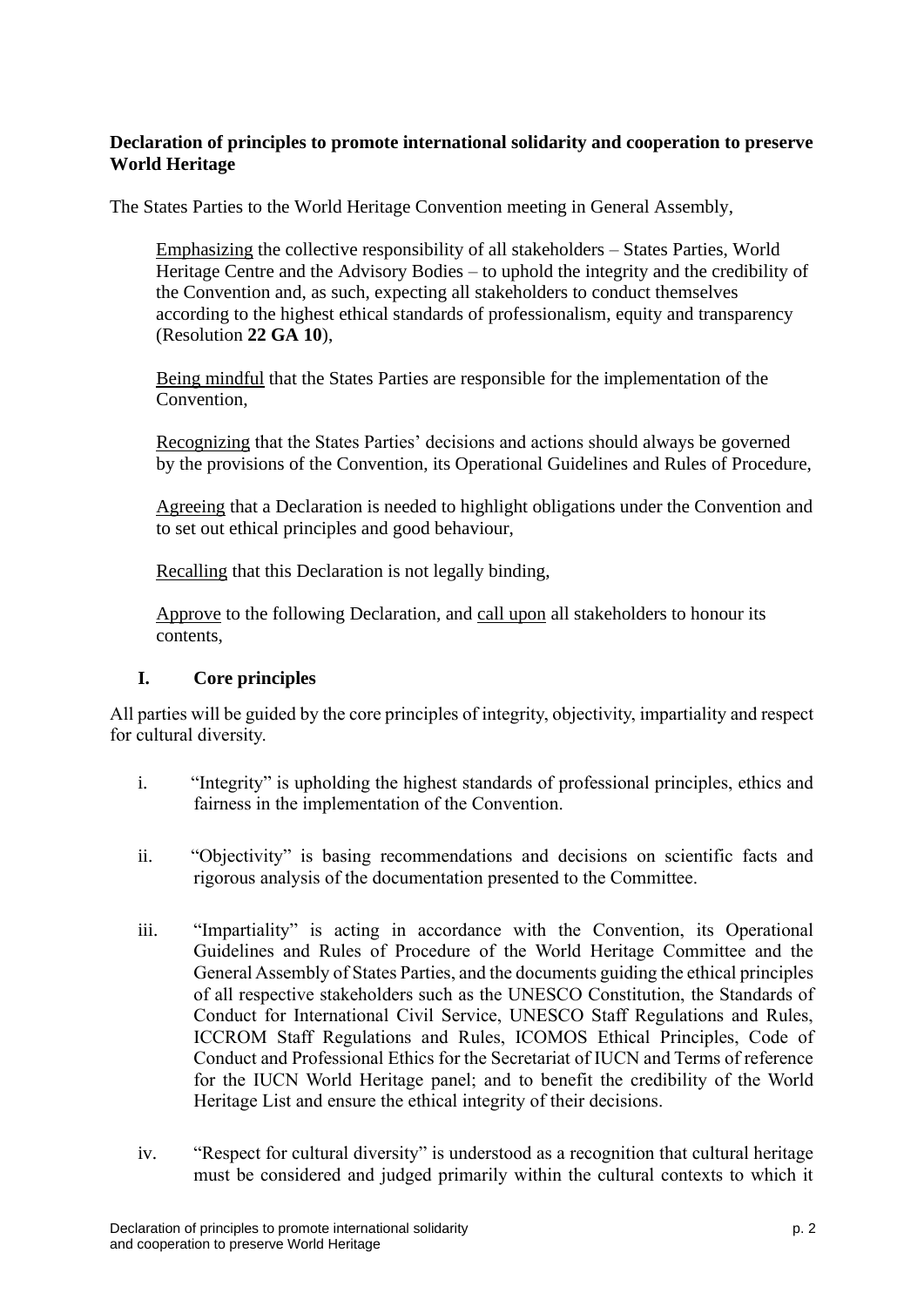belongs and that judgments about values attributed to cultural properties may differ from culture to culture, and even within the same culture. Taking into account the universal nature of the Convention, assessing issues related to Outstanding Universal Value requires approaches that may involve multidisciplinary collaboration and the appropriate use of all available expertise and knowledge, encompassing varying experts' professional, geographical and cultural perspectives, in addition to analytical processes and tools specific to the nature and needs of those cultures. Experts' recommendations could diverge based on varying professional, geographical and cultural perspectives.

### **II. Declaration provisions**

The Committee commits to:

- 1. Recognize that "Outstanding Universal Value means cultural and/or natural significance which is so exceptional as to transcend national boundaries and to be of common importance for present and future generations of all humanity. As such, the permanent protection of this heritage is of the highest importance to the international community as a whole. The Committee defines the criteria for the inscription of properties on the World Heritage List" (*Operational Guidelines*, paragraph 49).
- 2. Mindful that the World Heritage Committee is an intergovernmental committee, choose as their representatives persons qualified in the field of cultural or natural heritage (*Convention*, Article 9.3; *Rules of Procedure*, Rule 5.2).
- 3. Voluntarily limit their term of office to four years instead of six years in order to give other States Parties an opportunity to serve on the Committee *(Operational Guidelines*, Paragraph 21), and strictly observe the six years gap between two mandates as per Rule 13.2 of the Rules of Procedure of the General Assembly.
- 4. Remain impartial and base their decisions on objective and scientific considerations (*Operational Guidelines,* Paragraph 23), and endeavour to appreciate different competencies and opinions, encourage mutual respect, promote humble and respectful dialogue, and in case of disagreement, seek to reach agreement by consensus through cooperation.
- 5. Ensure that the credibility, balance and representativity of the World Heritage List are guaranteed, keeping in mind the *Operational Guidelines* and the priorities which they define, including those that apply to nominations of States Parties former members of the Committee and which consist of avoiding examining their nominations during their mandate on the Committee in the spirit of contributing to the impartiality and objectivity of decision making. They would benefit from a 4-year priority after the end of their mandate on the Committee.
- 6. After having carefully examined the invitations from States Parties to visit sites on their territory and proposed for inscriptions to the World Heritage List, States Parties might consider avoiding accepting those that might breach the spirit and the letter of the 1972 Convention and all the texts governing its implementation, during their tenure on the Committee, or to sites on the World Heritage List currently in the process of Reactive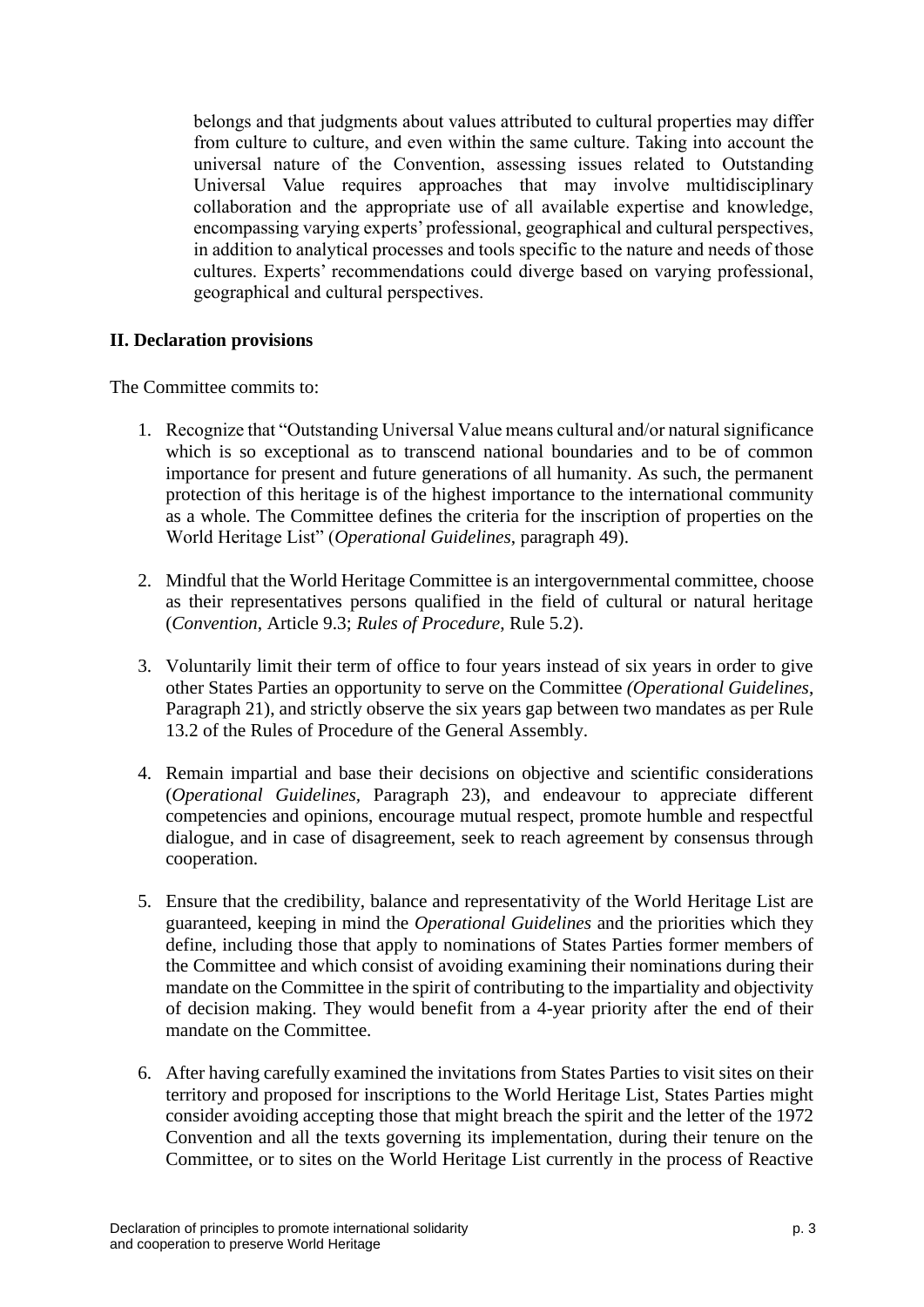Monitoring (*Operational Guidelines*, Paragraph 169), in order to ensure the equal treatment of all World Heritage properties and nominated sites.

- 7. Provide accurate, credible and timely information for any case on their territory to be considered by the Committee in line with the provisions of the Operational Guidelines, and refrain from contributing to any decision that may threaten the Outstanding Universal Value or that is in violation of the *Operational Guidelines* and *Rules of Procedure*.
- 8. Strictly observe the Rule 23.3 of the *Rules of Procedure*, that new draft decisions, fundamental proposals or amendments, whenever possible, should be submitted at least 24 hours before the discussion of the agenda item concerned.
- 9. In the interest of recognising global cultural diversity and equitable representation, encourage interventions from observers including local communities' and indigenous peoples' representatives in items concerning such groups with the prior consent of the Chairperson, and in full respect of Article 6 of the 1972 Convention before decisions are made by the Committee (*Rules of Procedure,* Rules 6, 7, 8, 22.4).
- 10. Recalling the sovereignty of Member States of the Committee in taking decisions, make an effort to consider taking decisions while considering recommendations of the Advisory Bodies through a constructive and transparent dialogue between the Committee, the Advisory Bodies, the Secretariat and the concerned stakeholders.
- 11. Recognize Outstanding Universal Value only when deciding to inscribe a property on the World Heritage List (*Operational Guidelines*, Paragraph 154), noting that a property does not have Outstanding Universal Value if it is not inscribed on the World Heritage List. The Statement of Outstanding Universal Value arises only from inscribing a property on the World Heritage List (*Convention*, Article 12; *Operational Guidelines,*  Paragraph 154).
- 12. Promote and adhere to the goal of the Global Strategy for a more credible, balanced and representative World Heritage List.

The Advisory Bodies shall:

- 13. Act in a manner consistent with this Declaration, particularly in their capacity to advise the Committee in its deliberations. This includes transparent, equal and open processes; publishing of principles and criteria for selection of experts to missions, evaluations and panels; strengthened efforts to enhance dialogue and provision of early advice to States Parties; and demonstrating efforts to achieve better regional representation.
- 14. Respect the core principle of transparency of the evaluation process, that means to consider all information regarding a nomination in consultation and constant dialogue with nominating States Parties and respecting the principle of fair geographical representation involving regional experts familiar with the subject; make public the methodology and existing policies of evaluation of the nominations, the list of panel members and criteria of selection of the field mission experts, the panel members and advisors.